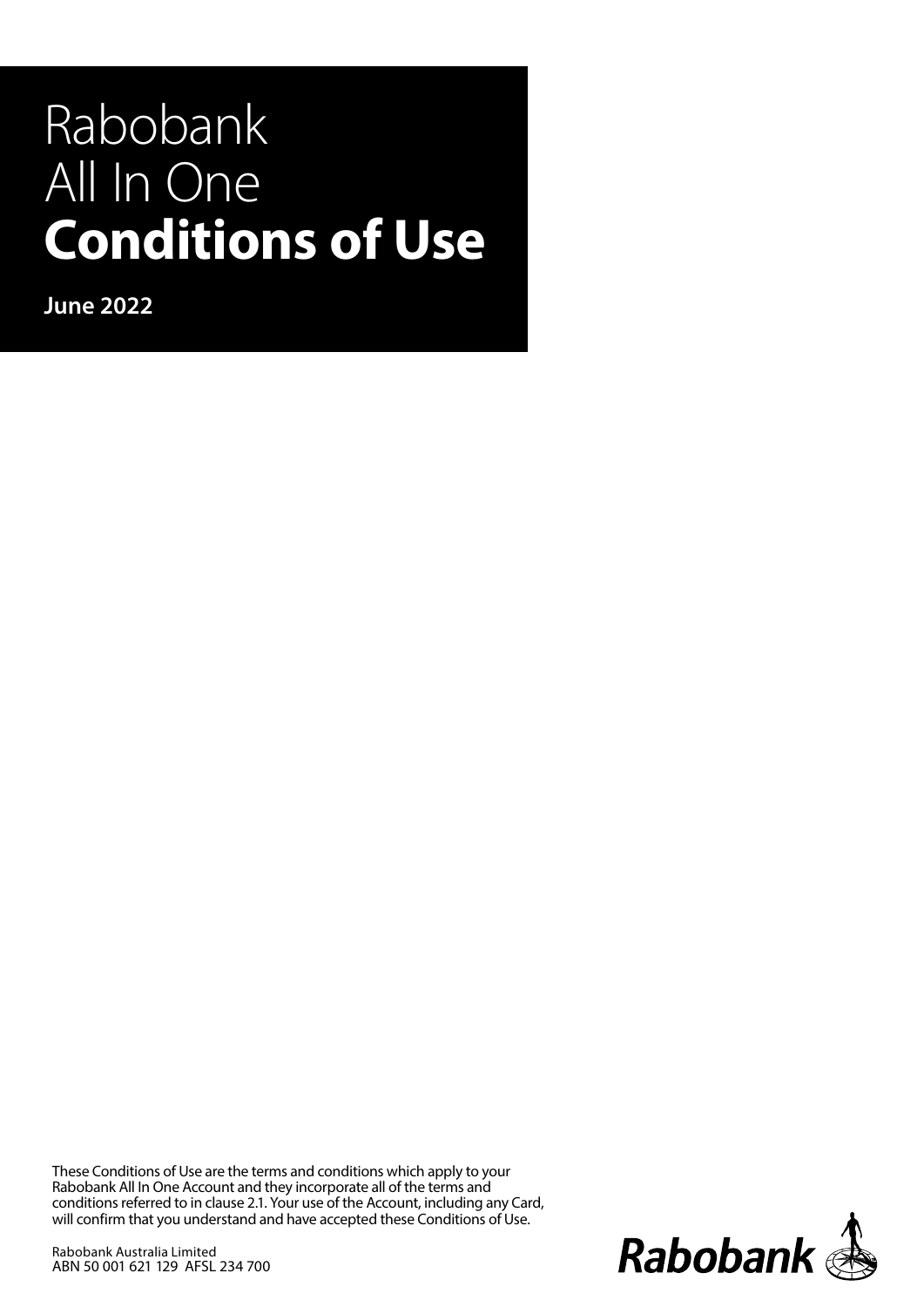## **Contents**

| 1.  |                                     |
|-----|-------------------------------------|
| 2.  |                                     |
| 3.  |                                     |
| 4.  |                                     |
| 5.  |                                     |
| 6.  |                                     |
| 7.  |                                     |
| 8.  |                                     |
| 9.  |                                     |
| 10. |                                     |
| 11. |                                     |
| 12. |                                     |
| 13. |                                     |
| 14. |                                     |
| 15. |                                     |
| 16. |                                     |
| 17. |                                     |
| 18. |                                     |
| 19. |                                     |
| 20. |                                     |
| 21. |                                     |
| 22. |                                     |
| 23. |                                     |
| 24. |                                     |
| 25. |                                     |
| 26. |                                     |
| 27. | Investigating and resolving errors, |
|     |                                     |
| 28. |                                     |
| 29. |                                     |
| 30. |                                     |
| 31. |                                     |
| 32. |                                     |
| 33. |                                     |

# 1. Definitions

In these Conditions of Use, the Rabobank VISA Debit Card Conditions of Use, the Rabobank Internet Banking Conditions of Use and any Line of Credit Contract, unless the contrary intention appears:

- 1.1 **Account** means a Rabobank All In One account held with the Bank in your name and includes any Line of Credit facility and all the rights and obligations relating to the account arising under any applicable Conditions of Use, contract or agreement referred to herein and/or in the Line of Credit Contract.
- 1.2 **Applicable Regulations** means all laws, rules, regulations and other legal requirement(s) in force from time to time in Australia and in any jurisdiction worldwide which apply to a member of the Rabobank Group. These include, without limitation, FATCA and anti money laundering legislation.
- 1.3 **Authorised Signatory** means any person named as such on the Account Operating Authority or subsequently notified by you and accepted by us.
- 1.4 **Available Funds** means, at any time:
	- if there is no Line of Credit, any credit balance of the Account and any overdrawing under clause 4.5, or
	- if there is a Line of Credit, any credit funds held in the Account and the Undrawn Amount (as defined in the Rabobank All In One Standard Line of Credit Terms).
- 1.5 **Bank, Rabobank, we** and **us** mean Rabobank Australia Limited (ABN 50 001 621 129, AFSL 234 700) and its successors and assigns.
- 1.6 **Business Day** means a day which is not a Saturday or Sunday, or a public or bank holiday in New South Wales.
- 1.7 **Card** means a card we issue to you for use on the Account, including a Rabobank VISA Debit Card.
- 1.8 **Electronic Means** means telephone, facsimile, email or other electronic means, but does not include the use of your Card or Rabobank Internet Banking.
- 1.9 **FATCA** means the United States' Foreign Account Tax Compliance Act.
- 1.10 **Fees Schedule** means the Rabobank All In One account Schedule of Standard Fees which applies to your account.
- 1.11 **Government Charges** means any government fees, taxes, charges or duties that may apply to the Account or the operation of the Account by you, or which we are permitted to deduct from the Account from time to time, whether or not you are primarily liable to pay them.
- 1.12 **Line of Credit** means any line of credit facility made available to you in accordance with a Line of Credit Contract as part of the Account.
- 1.13 **Line of Credit Contract** means the Facility Agreement, as defined in the Rabobank All In One Standard Line of Credit Terms, between you and the Bank relating to the Account.
- 1.14 **Rabobank Group** includes Coöperatieve Rabobank U.A. and its related entities.
- 1.15 **You** means the person(s) who own the Account.

## 2. General conditions

- 2.1 These Conditions of Use, and the Rabobank VISA Debit Card Conditions of Use, the Rabobank Internet Banking Conditions of Use, the Fees Schedule and any Line of Credit Contract, set out our agreement with you about the Account. We advise you to read all of the terms and conditions applicable to your All In One Account.
- 2.2 If there is an inconsistency between any of the terms of our agreement with you, then the Rabobank VISA Debit Card Conditions of Use, the Rabobank Internet Banking Conditions of Use or the Line of Credit Contract will prevail over these Conditions of Use to the extent of the inconsistency.
- 2.3 These Conditions of Use do not limit or exclude any of our rights, or any of your rights, under the general law or under banking custom or practice, except where those rights are inconsistent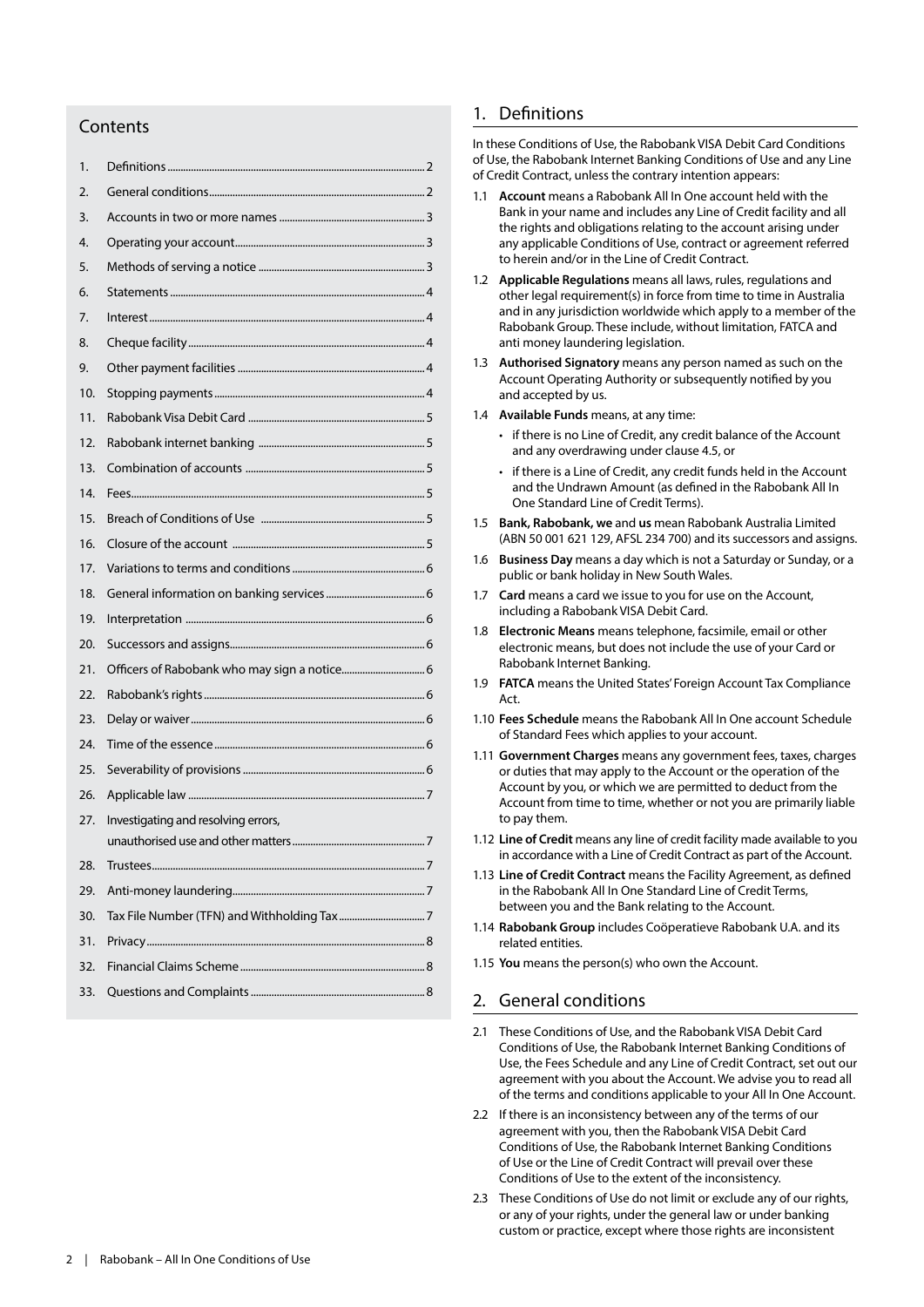with these Conditions of Use. However, these Conditions of Use are subject to any non-excludable condition imposed by law to the extent of any inconsistency.

- 2.4 You agree to be responsible for the conduct of Authorised Signatories, including any debts they might incur. If you wish to revoke their authority to operate on the Account, you must tell us in writing.
- 2.5 Unless we agree otherwise, you warrant that the Account is wholly or predominantly for business and not personal use.
- 2.6 If a transaction or instruction from you or us falls outside Rabobank's processing times, we may process the transaction or instruction on the preceding or following Business Day.
- 2.7 If you are required to make a payment under any Line of Credit Contract on the 29th, 30th or 31st of a month and a particular month does not contain such a date, that payment must be made on the preceding Business Day.
- 2.8 If our agreement with you about the Account requires that something will or must be done (including making a payment where clause 2.7 does not apply) on or by a particular day and that day is not a Business Day, that thing will or must be done on or by the next Business Day.

## 3. Accounts in two or more names

- 3.1 If the Account is owned by two or more people:
	- These Conditions of Use bind each of you separately as well as together;
	- Each of you individually may, subject to clause 3.2 and 3.3, give us instructions on any matter relating to the Account other than to close the Account;
	- We may pay any credit balance of the Account to any of you;
	- We may deliver to any of you any documents, deeds or items which we hold;
	- Where one owner dies, the survivor(s) will own and continue to operate the Account; and
	- You are jointly and severally liable for all debts incurred on the Account.
- 3.2 You must advise Rabobank in writing how the Account is to be operated and instructions may be varied in writing.
- 3.3 You can advise us to change the authority so that all owners of the Account must approve future withdrawals. We may also decide to permit operations on the joint account only if all joint account owners authorise such operations if we become aware of any dispute between persons that own the account.

# 4. Operating your account

- 4.1 You must conduct the Account in accordance with these Conditions of Use.
- 4.2 Proceeds of cheques are not available until cleared. Clearance usually takes 5 Business Days.
- 4.3 We may require you to satisfy us as to your identity. We may refuse to act on any instructions which we consider may be invalid. We may, at our discretion, act on instructions apparently sent by you by Electronic Means. We will act on telephone instructions received in accordance with clause 8.7, that if any cheque or cheque book has been lost, stolen or misused, or in accordance with clause 10.1, that cheque/s be cancelled or payment stopped. You agree that instructions by Electronic Means is not a secure way of sending information and you will bear all risks in relation to unauthorised or fraudulent notices or communications given to us by Electronic Means, except for risks involving our negligence or fraud.
- 4.4 We may refuse to authorise a transaction if we believe it is reasonably necessary for security purposes, we suspect

fraudulent use of or access to your Account, you fail to comply with any material requirement of these Conditions of Use or we consider it reasonably necessary for compliance with anti-money laundering obligations. You agree that we will not be liable to you or anyone else for any loss or damage that you or anyone else suffer as a result of our refusal to authorise any transaction, where we have the right to so refuse.

- 4.5 If there is no Line of Credit, by prior agreement with us you may overdraw the Account for a period of no more than 62 days. You must pay debit interest on the overdrawn amount as set out in clause 7.2, and fees may also be payable. Any such overdrawing will also be subject to any other terms we agree with you at that time. If there is no such agreement and clause 11.2 does not apply, you must not overdraw the Account. If there is a Line of Credit, the Line of Credit Contract applies to all debit balances of the Account.
- 4.6 We may provide you with a statement which states the amount you owe us on this Account, or which states anything else about the Account. The statement is sufficient to prove those things, unless you prove that the statement is incorrect.
- 4.7 We may monitor and/or record telephone conversations for verification purposes.
- 4.8 We are not liable to you for any loss, cost or damage you suffer arising from any act, event or circumstance which is beyond our reasonable control, or which does not involve negligence or fraud on our part. You release us from all actions and claims in connection with us in good faith acting on instructions given by Electronic Means, except if it is proved we acted fraudulently or negligently.
- 4.9 If we give you access to any funds prior to them being cleared, and the funds are not subsequently cleared for any reason, we will debit the Account with the amount of those funds e.g. cheques.
- 4.10 You agree to indemnify us against any loss, cost, expense or damage we suffer as a result of: (a) you acting negligently or fraudulently in connection with the operation of the Account; or (b) us acting in good faith on instructions given by Electronic Means, except if it is proved we acted fraudulently or negligently. We may, upon giving you advance written notice, debit to the Account any amount you owe us under this indemnity.
- 4.11 You may make payments to the Account by direct credit or in any other manner acceptable to us. Payments will only be credited to the Account upon actual receipt by us of the funds in Sydney.
- 4.12 We may, at our discretion, process a payment in excess of the Available Funds. If we do so, you must pay debit interest on any amount in excess of the Available Funds as set out in clause 7.2 and the Fees Schedule, and fees may also be payable. If there is a Line of Credit, the applicable fees and interest are set out in the Line of Credit Contract.

# 5. Methods of serving a notice

- 5.1 In addition to effecting service as permitted by law, any statement, demand or notice to you may be validly served by being delivered or sent to the address or email address nominated by the owner(s) of the Account in writing.
- 5.2 All written notices to us must be sent to the address on the All In One application form or as subsequently notified to you.
- 5.3 Subject to any other specific provision, service pursuant to this clause is taken to be effected:
	- where sent by post, upon the earliest of actual receipt, the day when the addressee would have received the item in the ordinary course of post, or 10 Business Days after posting;
	- where sent by facsimile or by email, when the machine or system respectively from which it was sent indicates that it was sent successfully, or where delivered, upon actual delivery, except where sent/delivered after 4.30 pm or on a day which is not a Business Day, in which case service is taken to be effected on the next Business Day.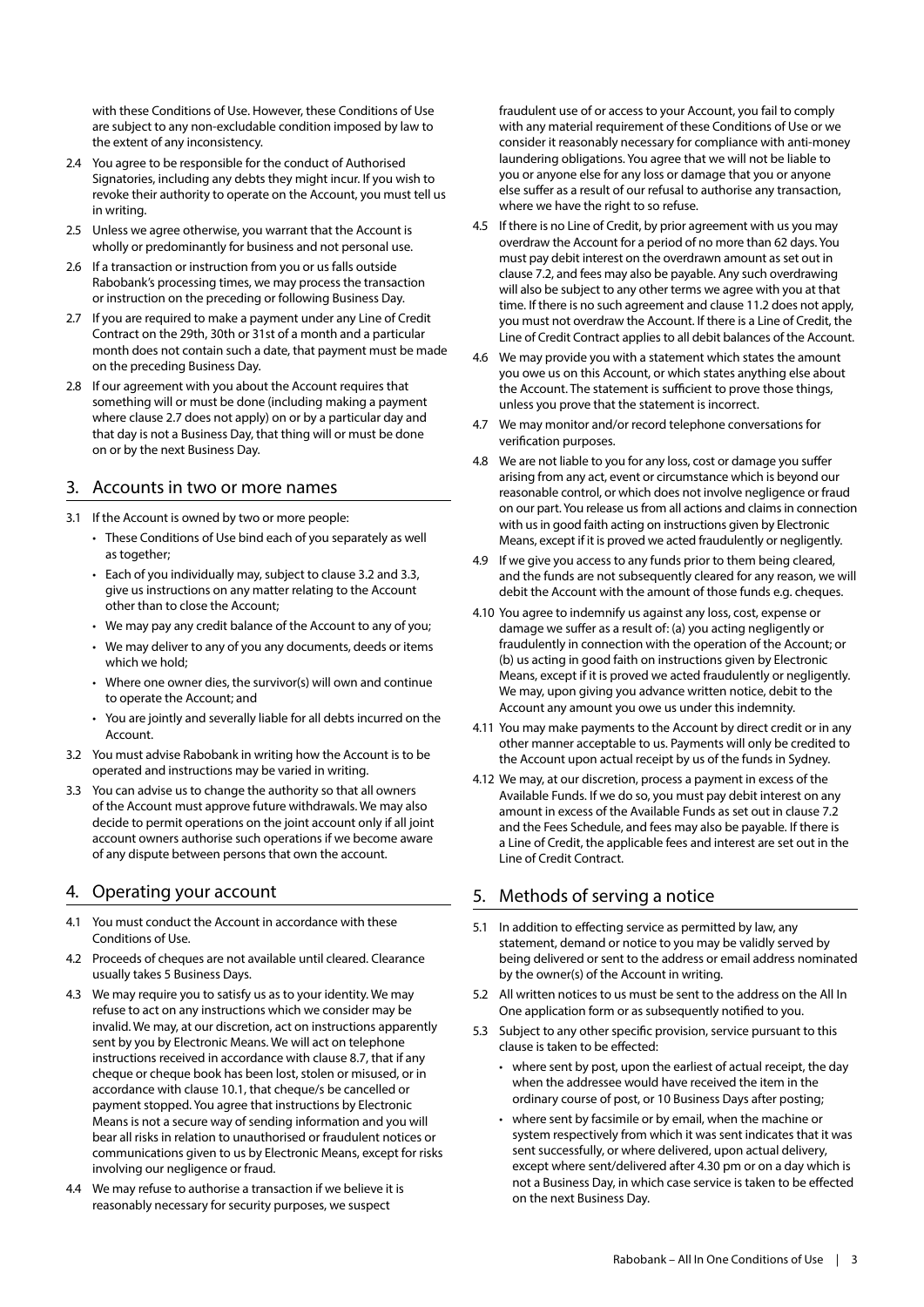## 6. Statements

- 6.1 We will provide you account statements monthly, except if there is a Line of Credit, in which case we will send you account statements in accordance with the Line of Credit Contract.
- 6.2 You must check your account statement and let us know immediately if you want to question an entry shown on it.
- 6.3 We will not provide you with a statement if it has been agreed that some other method will be used to record the transactions or a statement need not be provided, or no amount has been debited or credited to the Account during the statement period (other than debits for government charges, or duties, on receipts or withdrawals), or we are unable, after taking reasonable steps to locate you.

#### 7. Interest

- 7.1 We will pay a variable rate of interest on any credit funds held in the Account. Our rates may at any time and at our sole discretion vary, sometimes daily, either by way of increase or decrease, conforming with general movements in Rabobank's annual percentage rates. The current rates, and also past rates and ranges of rates, are available on request from client services, by telephoning 1800 025 484 or on our website at www.rabobank.com. au. Different credit rates of interest may apply, depending on the amount of credit funds. Interest is calculated daily by applying the applicable daily interest rate to the relevant portion of the credit balance of the Account at the end of each day. The daily interest rate is the relevant interest rate divided by 365. The sum of all such amounts for the relevant period is credited to the Account monthly in arrears on the last day of each month and on closure of the Account. However, if there is a Line of Credit, it will be credited on each Interest Payment Date and on closure of the Account, Interest is accrued from the first date on which the Account has a credit balance or the date of the last interest payment, up to but not including the date of the next interest payment, withdrawal of all the credit funds or closure of the Account.
- 7.2 Interest on any debit balances, including overdrawings, is determined by the Line of Credit Contract or the agreement referred to in clause 4.5, as applicable. Our base interest rates on debit balances (including the Applicable Base Rates as defined in the Line of Credit Contract, but excluding any rate that is fixed) may at any time and at our sole discretion vary, sometimes daily either by way of increase or decrease, conforming with general movements in Rabobank's annual percentage rates. Current base rates, and also past rates and ranges of rates are available on request from any of our branches or by telephoning 1800 025 484. Interest on an overdrawing referred to in clause 4.12 or 11.2, if not covered by such a Line of Credit Contract or agreement referred to in clause 4.5, or any other overdrawing or debit balance not covered by such a Contract or agreement referred to in clause 4.5, is calculated daily by applying the daily interest rate to the daily debit balance of the Account at the end of each day. The daily interest rate is the applicable interest rate divided by 365. The sum of all such amounts for the relevant period is debited to the Account monthly in arrears on the last day of each month and immediately before closure of the Account. The rate of such interest is set out in the Fees Schedule.

## 8. Cheque facility

lf we agree to open a cheque facility in respect of the Account, this clause will apply.

- 8.1 You may only write cheques on the forms we supply.
- 8.2 We may, at our discretion, dishonour any cheques presented for payment in excess of the Available Funds, or which are post dated or stale.
- 8.3 You may request payment to be stopped on any cheque not yet cleared, as long as you pay any charges we impose for this service.

Further information on our requirements for stopping a cheque is contained in clause 10.1.

- 8.4 If either you or we:
	- close the Account, or
	- cancel the cheque facility,

we will dishonour any cheque presented later, unless you make other arrangements with us. At this time, you must also return to us any remaining cheque forms.

- 8.5 Our right to take action to recover any moneys you owe us will not be prejudiced by any decision we make to meet payment on any cheque.
- 8.6 You must safeguard your cheques.
- 8.7 If any cheque or cheque book is lost, stolen or misused, you must notify us as soon as possible by calling 1800 025 484.
- 8.8 lf you delay unreasonably in advising us that a cheque or cheque book is lost, stolen or misused, other people might be able to withdraw money from the Account without your permission.
- 8.9 Crossing a cheque and adding the words "Not Negotiable" or "Account Payee Only" will add some protection against theft or fraud, as will deleting the words "or Bearer". For further information, please contact us for a copy of our General Information on Banking Services booklet.
- 8.10 You should always ensure that there are no unnecessary spaces between numerals or words written on a cheque, and that you always complete it fully before you sign it.

## 9. Other payment facilities

9.1 Automated Periodical Direct Debit

You may authorise another person to debit the Account (direct debit user) for payment of services. The direct debit user must provide us with documentation satisfactory to us of your authorisation.

9.2 Automated Periodical Payment

You may authorise us to make regular automatic payments from the Account to another person. Your authorisation to us must be in writing and set out details of the Account, amount to be paid, dates of payment and payee.

# 10. Stopping payments

10.1 A Cheque

If the Account has a cheque facility, you can cancel or stop payment on a cheque before it is cleared. To do so, contact us on 1800 025 484, and provide your name, account number and the following details of the cheque:

- $\cdot$  cheque number
- amount of the cheque
- name of the payee
- date of the cheque

Alternatively, you may deliver a written request, or send a facsimile, to any branch setting out the above details of the cheque. You can cancel a stop payment request. You must do so in writing, giving the above details of the cheque.

We charge a fee for stopping payment on a cheque. We have a separate schedule available detailing our standard fees.

10.2 A Direct Debit

If you have authorised a direct debit user to debit the Account and you want to stop this arrangement, you may contact either the direct debit user or us. Provided that you give us full written details of the direct debit arrangement, including the name of the direct debit user, and, if applicable, the due date and amount, we will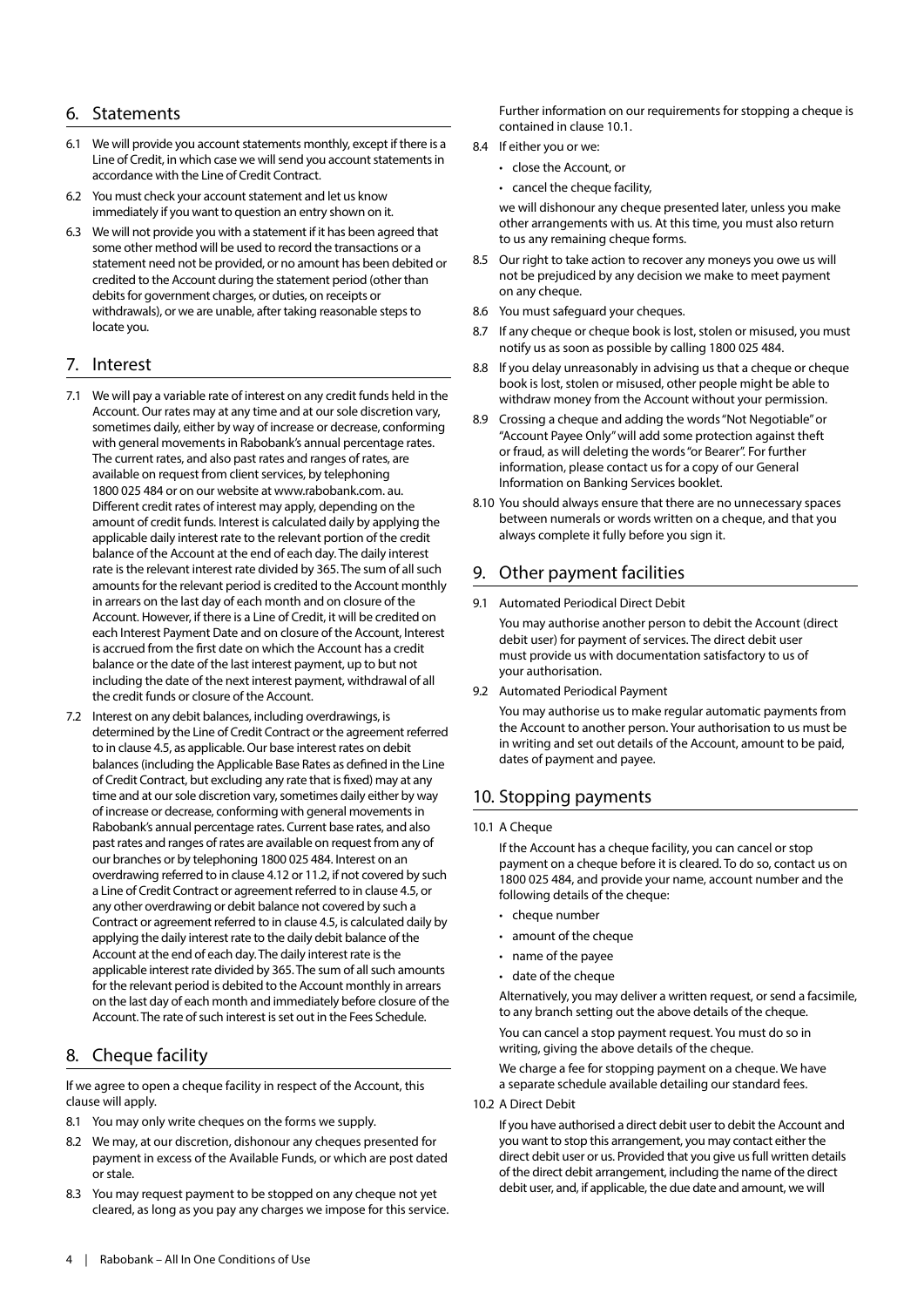promptly process your request. If you contact us, we also suggest that you contact the direct debit user and notify them of your action.

10.3 An Automated Periodical Payment

If you have authorised us to make regular automatic payments from the Account and you want to stop these payments, you must provide written instructions to us at least 3 Business Days before the next payment is scheduled to be made. We will need full details of the Account and of the payment (amount, when next due, payee).

# 11. Rabobank Visa Debit Card

- 11.1 If we issue a Rabobank VISA Debit Card to you for use on the Account, this clause 11 applies together with the Rabobank VISA Debit Card Conditions of Use which we issue to you at the time we send you your Rabobank VISA Debit Card.
- 11.2 Use of the Rabobank VISA Debit Card can, in some cases, involve a short term deferral of a debt. This may result in the Account being overdrawn for a period, which period must not exceed 62 days.
- 11.3 If we accept your request to issue a subsidiary card to an Authorised Signatory, you will be responsible for giving the Authorised Signatory a copy of the Rabobank VISA Debit Card Conditions of Use and for the use of that Card by the Authorised Signatory, including for debts incurred by using it on your Account, as if it were your Card. You should provide any such Authorised Signatory with a copy of the Visa Debit Card – Conditions of Use and advise them to comply with those Conditions of Use.
- 11.4 You can request to cancel a subsidiary Card by giving written notice to Rabobank. However, you remain liable for any debt that the subsidiary cardholder incurs until the subsidiary Card is surrendered or you have taken all reasonable steps to have the Card returned to Rabobank. You will not be liable for the continuing use of a subsidiary Card after the later of the date you request us to cancel the subsidiary Card and when you have taken all reasonable steps to have the subsidiary Card returned to us.

# 12. Rabobank internet banking

If we allow you to access the Account via Rabobank Internet Banking, the Rabobank Internet Banking Conditions of Use apply. You will be given these when you first log on to Rabobank Internet Banking.

# 13. Combination of accounts

- 13.1 In certain circumstances, we may combine all or any of your accounts held with us or our related entities.
- 13.2 If we combine any of your accounts, we will promptly notify you.
- 13.3 Subject to the provisions of this Clause, if we combine accounts, we will apply some or all credit funds against some or all of the debt you owe us. If we combine all of your accounts, there will be only a single amount either we owe you or you owe us. Combining accounts may result in a cost being debited to an account (including this Account), such as a break cost if a term deposit is combined.
- 13.4 We have no obligation to combine your accounts.

## 14. Fees

- 14.1 We may debit to the Account all or any of our standard fees and charges and any Government Charges applicable to the Account when they become payable. For further details of current Government Charges, contact us free on 1800 025 484.
- 14.2 The Bank's standard fees include (but are not limited to):
	- fees for some transactions which you conduct on the Account; and
	- fees for certain other services which we provide.

Our standard fees and charges are set out in the Fees Schedule, which is available on request. You may obtain a copy of the Fees Schedule at any branch.

# 15. Breach of Conditions of Use

If you breach a material requirement of these Conditions of Use, our rights include doing any or all of the following:

- closing the Account (except where you have a Line of Credit, in which case we will act in accordance with the Line of Credit Contract);
- cancelling any Card and require its return in accordance with the Visa Debit Card Conditions of Use;
- cancelling any cheque facility; and
- terminating access to the Account via Rabobank Internet Banking in accordance with the Rabobank Internet Banking Conditions  $off$   $Use$

# 16. Closure of the account

16.1 If you wish to close the Account, you must give us written notice. You must pay any amounts you owe us under the Account. If the Account is a joint Account we will need instructions from you and the other joint Account Owner or Owners before closing the Account.

16.2 Rabobank has the right to close, or block access to, any account if:

- (i) it is no longer lawfully possible for us to provide an Account to you;
- (ii) we consider that you have committed a material breach of these Conditions of Use;
- (iii) we consider that your account is "inactive" i.e. you have not made a deposit into, or withdrawal from, the account within the previous 12 months, and the balance is less than \$1,000;
- (iv) we have assessed you as being a recalcitrant account holder (including if you are "recalcitrant" within the meaning of any Applicable Regulations);
- (v) we consider it necessary for security reasons or we reasonably suspect fraudulent use or access to the account;
- (vi) you are involved in or convicted of criminal activity and we, in our reasonable opinion, consider such an involvement or conviction may adversely impact Rabobank's reputation; or
- (vii) we consider it necessary, in our reasonable opinion, in order to protect our legitimate business interests.

Rabobank may otherwise in its reasonable discretion, close the Account by giving you a minimum of 30 days' notice in writing. If the Account has a debit balance, we will comply with the Line of Credit Contract or the agreement referred to in clause 4.5, as applicable. If the Account has an overdrawing or debit balance not covered by a Line of Credit Contract or other agreement, you must pay to us the amount of that debit balance.

- 16.3 Following notification of closure of the Account for any reason, we will continue to debit to the Account fees, Government Charges, interest and other costs arising from the operation or maintenance of the Account during the period up to closure of the Account. We may continue to debit to the Account any transactions incurred by you on the Account. You agree to pay us on demand all such amounts debited to the Account.
- 16.4 If we close an account of yours that is in credit, we will give you reasonable notice and, unless we are prohibited from doing so, pay you the amount of the credit balance. We may charge you an amount that is our reasonable estimate of the costs of closure (we will advise you if there is such a fee). If an account has an overdrawing or debit balance you must pay to us the amount of that debit balance.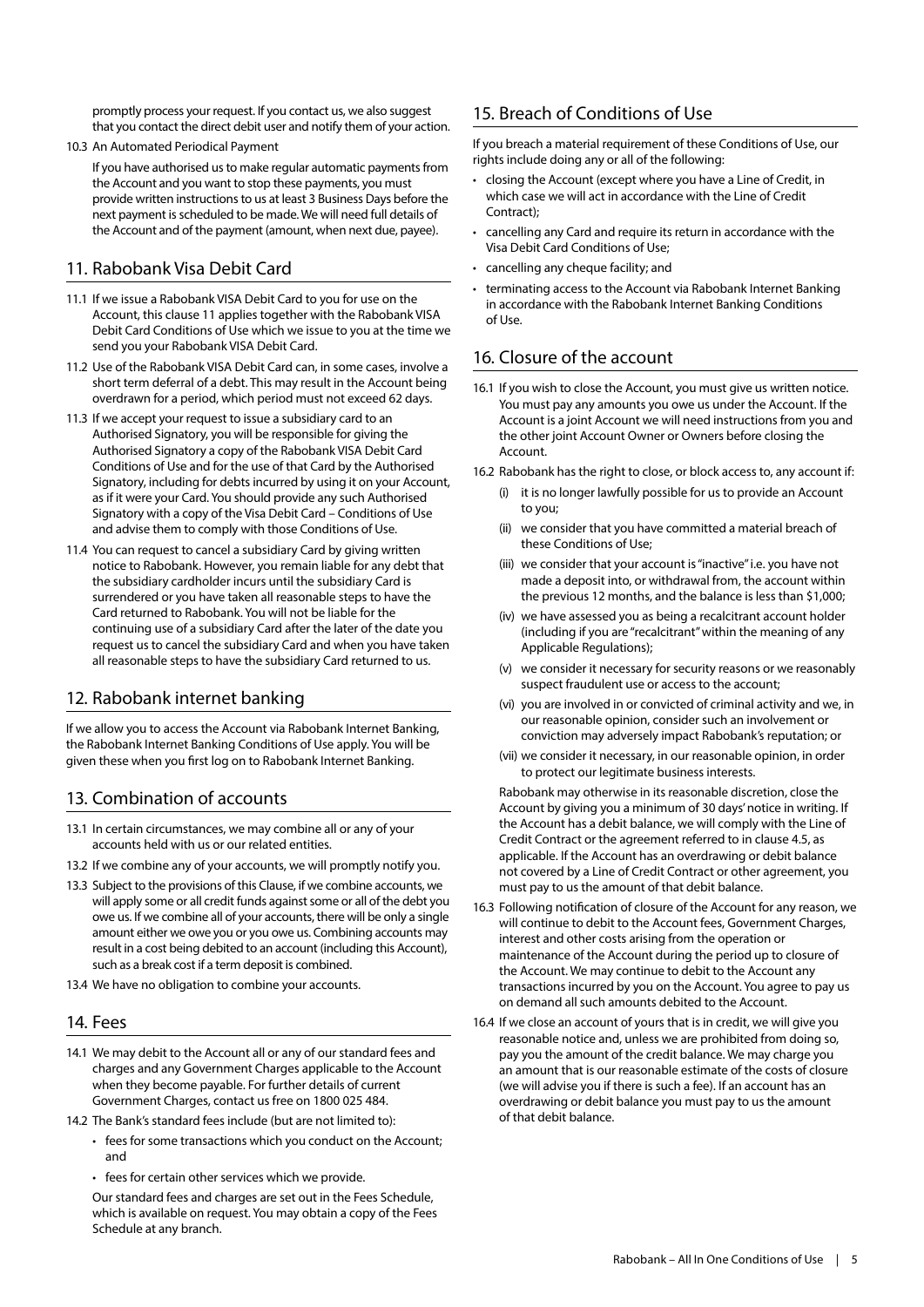# 17. Variations to terms and conditions

- 17.1 We can change these terms and conditions at any time without your agreement where allowable under unfair contract terms or for any one or more of the following reasons:
	- to comply with any change or anticipated change in any relevant law, Code of Practice, guidance or general banking practice;
	- to reflect any decision of a court, ombudsman or regulator;
	- if we consider it necessary for security reasons;
	- to respond proportionately to changes in the cost of providing the Account (including by changing or imposing new fees;
	- if we add new features or benefits to the Account;
	- to make the terms and conditions clearer; or
	- for some other reason not listed above if we act reasonably to meet a legitimate business interest of ours and provide you with reasonable notice in the circumstances.
- 17.2 If we change the terms and conditions of the Account, we will let you know of the change as soon as reasonably possible by:
	- giving a written notice to you; or
	- advertising in the media.
- 17.3 If we change an interest rate, we will tell you no later than the date of the change unless an interest rate is calculated according to an external reference rate or a rate that is not designated as a variable or floating rate. This clause does not apply to a change in the method of calculating interest or the frequency with which interest is debited.
- 17.4 Apart from a change described at clause 17.3, if we believe a change is unfavourable to you, then we will give you prior reasonable notice (which will not be less than 30 days) subject to paragraph 17.5.
- 17.5 We may give you a shorter notice period than the period described in clause 17.4 if
	- we believe doing so is necessary for us to avoid, or to reduce, a material increase in our credit risk or our loss; or
	- there is a change to, or introduction of a government charge that you pay directly, or indirectly, as part of your banking service. In such a case, we will tell you about the introduction or change reasonably promptly after the government notifies us (however, we do not have to tell you about it if the government publicises the introduction or change).
- 17.6 If you have a Line of Credit, we may also make changes to the Line of Credit Contract at a Loan Conditions Review, Loan Pricing Review or upon a Repricing Event, all as defined in the Rabobank All In One Standard Line of Credit Terms.

# 18. General information on banking services

- 18.1 Unless otherwise stated in the Line of Credit Contract (also known as a 'Letter of Offer'), if any, connected with the Account, the relevant provisions of the Banking Code of Practice (available on the website of the Australian Banking Association) apply to the Account.
- 18.2 We will provide to you, if you request it, general descriptive information concerning banking services, including information on:
	- (i) account opening procedures;
	- (ii) our obligations regarding the confidentiality of your information;
	- (iii) complaint handling procedures;
	- (iv) bank cheques;
	- (v) the advisability of you informing us promptly when you are in financial difficulty; and
	- (vi) the advisability of you reading the terms and conditions applicable to the All In One Account.

## 19. Interpretation

- 19.1 A reference to an agreement or document is to the agreement or document as amended, supplemented, novated, restated or replaced from time to time.
- 19.2 Unless the context otherwise requires, a word which denotes:
	- (i) the singular includes the plural and vice versa;
	- (ii) any gender includes the other genders;
	- (iii) a person includes an individual, a body corporate, a firm and a government; and
	- (iv) the whole includes any part.
- 19.3 A reference to a statute, regulation, order, by-law or other legislation is a reference to the statute, regulation, order, by-law or other legislation as amended, consolidated, re-enacted, substituted or extended from time to time.
- 19.4 Headings and the table of contents must be ignored in the interpretation of these Conditions of Use.
- 19.5 The word "including" and other similar words do not imply any limitation.
- 19.6 A reference to property includes any real or personal, present or future, tangible or intangible property or asset (including intellectual property) and any right, interest, revenue or benefit in, under or derived from the property or asset.

## 20. Successors and assigns

A person includes the trustee, executor, administrator, successor in title and assign of that person. You are not entitled to assign your interest in the Account.

## 21. Officers of Rabobank who may sign a notice

Any statement, demand or notice from us will be effective including if it is signed by us, any director or secretary of us, any employees of us whose title includes the word 'manager' our solicitor or any person authorised by any of the above.

# 22. Rabobank's rights

We may, at any time without your consent, sell, assign, transfer, negotiate, grant participations in or otherwise dispose of or deal with all or any part of our interest in the Account. You must at any time at our request execute and deliver to us or to such person as we may specify any and all documents we may reasonably require to effect such purpose. In connection with any such proposed dealing, we may disclose information relating to you.

# 23. Delay or waiver

Failure by us to enforce, at any time or for any duration of time, any of our rights in respect of these Conditions of Use will not be a waiver of our rights.

# 24. Time of the essence

Time is of the essence in relation to the performance of your obligations under these Conditions of Use.

# 25. Severability of provisions

If any provision of these Conditions of Use is held to be invalid, unenforceable or illegal for any reason, it will be severed and the remaining provisions must not in any way be affected or impaired and these Conditions of Use must be construed so as most nearly to give effect to the original intent of the parties.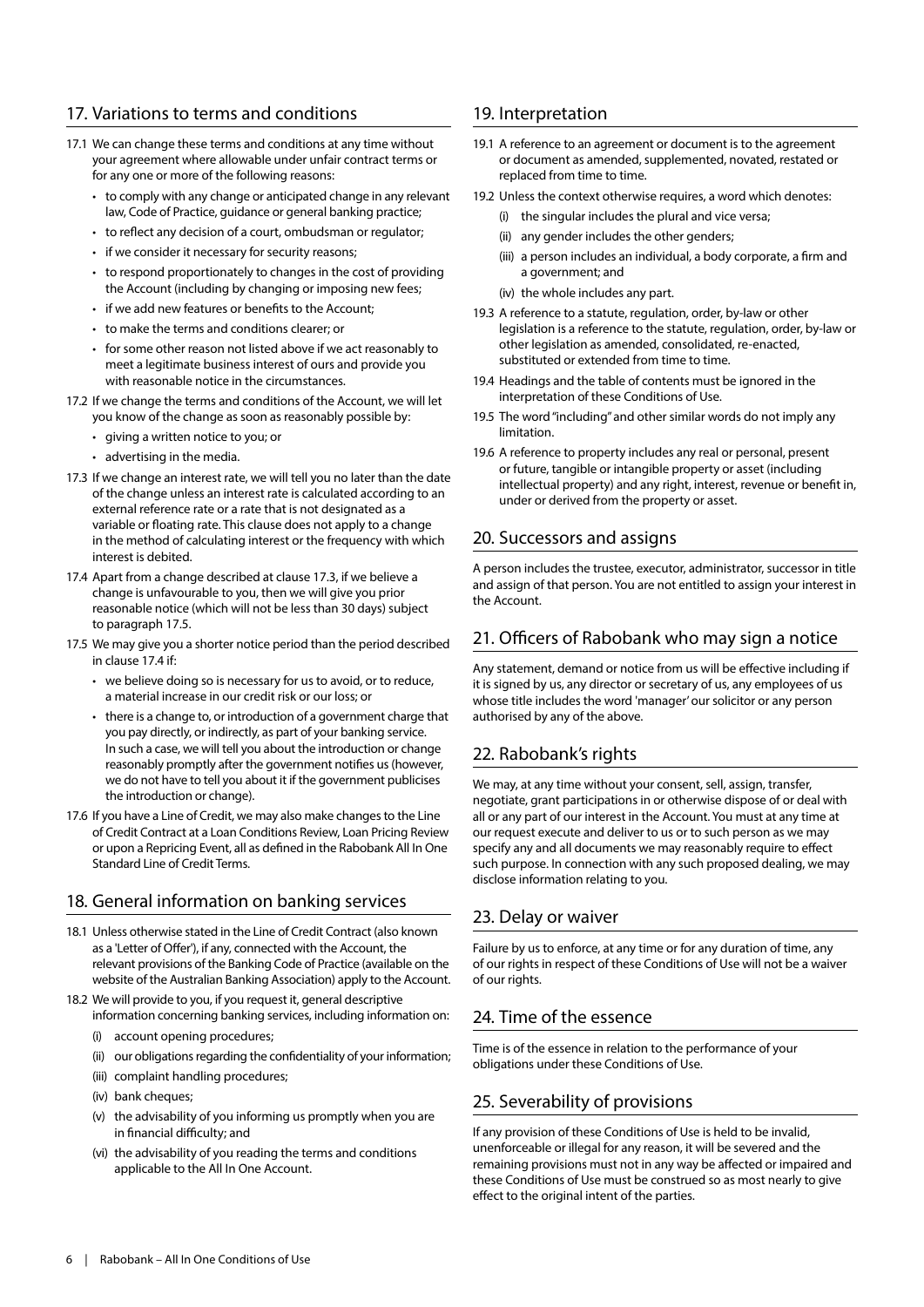# 26. Applicable law

These Conditions of Use are governed by the law of the state or territory in Australia in which the branch of Rabobank through which the Account was obtained is situated. The parties irrevocably and unconditionally submit to the non-exclusive jurisdiction of the courts of that place.

# 27. Investigating and resolving errors, unauthorised use and other matters

- 27.1 You must report errors, unauthorised use or any other problem (including if you want to query an entry on a statement) as soon as possible after you discover them. You can make reports by either:
	- telephoning 1800 025 484, or
	- advising any of our branches.

We may require you to confirm your report in writing.

- 27.2 If you make a report and we cannot resolve your enquiry immediately, we will write to you to tell you what we are going to do to investigate and resolve the matter.
- 27.3 You must give us all relevant information that you have about the matter you have reported. We will tell you if there is anything else you must do to help us investigate the matter.
- 27.4 We will write to you within 21 days after you give us the information you have about the matter. We will tell you whether we have completed our investigation or whether we need more time.
- 27.5 We should complete our investigation within 45 days after you give us the information you have about the matter. If there are exceptional circumstances that prevent us from doing so, we will write and tell you what these are. In addition, we will give you monthly progress updates if our investigation continues beyond 45 days and advise you in these updates when a decision can reasonably be expected (unless we have asked you for a response and are still waiting for that response).
- 27.6 When we complete an investigation, we will write promptly and tell you:
	- the outcome of the investigation; and
	- the reasons for the outcome.

(If we can resolve the problem to your and our satisfaction immediately, we may not write to you.)

27.7 If we decide that the Account has been wrongly credited or debited, we will adjust the Account promptly (including any interest, fees or Government Charges). We will write and tell you the amount by which the Account has been credited or debited.

#### 28. Trustees

- 28.1 This clause 28 shall apply where you own this Account as trustee of a trust, whether or not disclosed to us (called the "Trust").
- 28.2 You represent and warrant to us that for the duration of the Account:
	- the Trust is validly created and existing, no circumstances exist by which it may be determined and no date within the duration of the Account for the vesting of any of the Trust's assets has been appointed;
	- you are validly appointed as a trustee of the Trust, are not in breach of your obligations as trustee and no circumstances exist by which you may be removed;
	- the Account is opened and operated (including the execution of all related documents) pursuant to and in proper exercise of your powers as trustee of the Trust and all formalities required have been complied with;
- the Loan Purpose and performance by you of your obligations is for a proper purpose of, and provides commercial benefit to, the Trust;
- you are entitled to be fully indemnified out of the Trust's assets for your liability under the Account and have not charged your right of indemnity to any other person;
- you are a legal owner of all the assets of the Trust;
- there is no dispute in relation to the Trust or the Trust assets; and
- you are empowered to carry on the business as now conducted or contemplated, and to own the property and assets, in your capacity as trustee of the Trust, and there is no restriction or condition upon such activity by you.
- 28.3 You must not, without our consent:
	- cease to be the trustee of the Trust or do anything which would cause or enable your removal;
	- cause or permit the Trust to be determined or a vesting date to be appointed;
	- do, permit, or not do or permit anything which adversely affects your right of indemnity out of the Trust assets;
	- vary or permit to be varied the terms of the Trust;
	- resettle, set aside, distribute or dispose of any Trust assets; or
	- delegate any of your powers as trustee of the Trust or exercise any power of appointment.
- 28.4 You must, at our request, provide full financial and other details of the Trust.
- 28.5 You irrevocably and unconditionally grant us direct access to the Trust assets to recover any money not paid on time in connection with the Account, including under the Line of Credit Contract.
- 28.6 Your liability in connection with the Account, including under the Line of Credit Contract, is not limited or otherwise affected by either you being a trustee or the extent of your ability to indemnify yourself out of the assets of the Trust.

# 29. Anti-money laundering

- 29.1 You acknowledge that Rabobank may delay, intercept, block or refuse to make a payment if Rabobank believes on reasonable grounds that making a payment may breach any law in Australia or any other country, and Rabobank will not incur any liability if it does so. You agree to provide all information to Rabobank which Rabobank reasonably requires to comply with any laws in Australia or other country. You declare and undertake to Rabobank that the payment of monies in accordance with your instructions by us will not breach any laws in Australia or any other country.
- 29.2 You agree, at the opening of an Account and at any time during the lifetime of an Account, to provide to us any documentation and information we request from time to time in order for us to undertake any action to comply with any Applicable Regulation, including on behalf of another member of the Rabobank Group. You also agree to such documentation and information provided to us being disclosed to any other person or body to enable it to be reported and used in compliance with the relevant Applicable Regulation.

# 30. Tax File Number (TFN) and Withholding Tax

- 30.1 Rabobank is authorised to request and collect your TFN under the Income Tax Assessment Act 1936, however you do not have to provide your TFN to us.
- 30.2 If your Account earns deposit interest in a tax year, and you have not provided us with your TFN (or Australian Business Number (ABN) where applicable), we may be required to deduct withholding tax from the interest earned on your Account at the highest marginal tax rate plus Medicare levy and remit this to the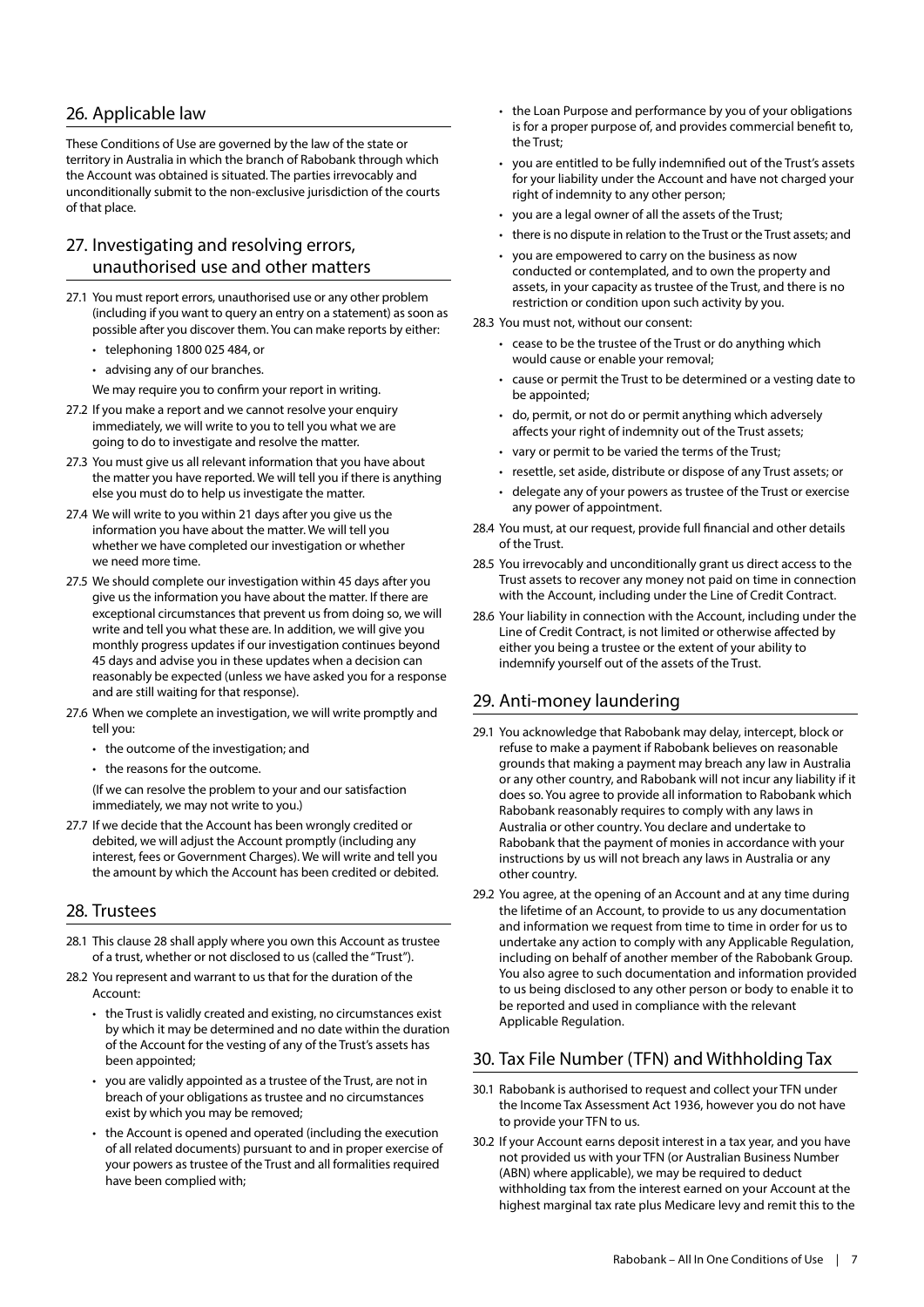Australian Tax Office (ATO). You will need to contact the ATO or your tax agent for information on what you can do about any withholding tax that has been deducted from your Accounts.

30.3 Withholding tax on interest may be payable by non-residents at the time the interest is paid.

## 31. Privacy

We will handle the personal data we obtain and hold as set out in our Privacy Policy (available on our website or in hard copy upon request) and the Privacy Notice and Acknowledgment which formed part of the application process for your product. You understand and acknowledge that that we will collect, use, hold and disclose personal data in the manner we have set out, both at the time of application and ongoing during our relationship with you.

#### 32. Financial Claims Scheme

You may be entitled to payment under the Federal government's Financial Claims Scheme (FCS) which provides a free guarantee of deposits up to and including \$250,000. Payments under the FCS are subject to a limit of \$250,000 per depositor, per Authorised Deposit-taking Institution. When considering such a limit as it applies to you, you should take into consideration all accounts which you may hold with Rabobank Australia Limited. Information about the FCS can be obtained from the FCS website at http:// www.fcs.gov.au.

## 33. Questions and Complaints

If you have a query or complaint, please contact us by visiting our website (www.rabobank.com.au), calling us on 1800 632 113, or by contacting or visiting one of our branches. Further information about our dispute resolution processes can also be found in our Complaints Handling Brochure, available on our website, our branches or by calling us.